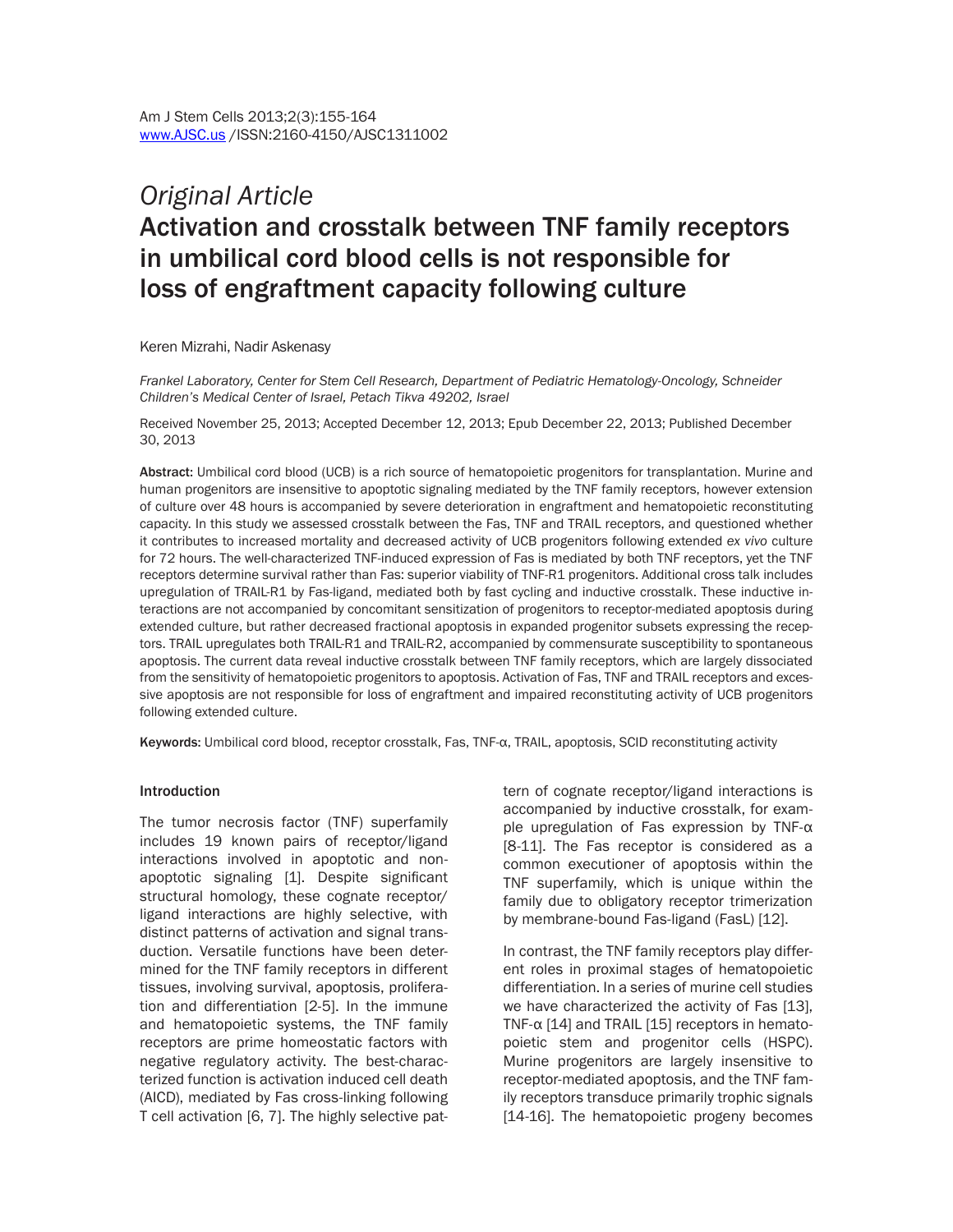gradually sensitive to receptor-mediated apoptosis along the differentiation process, rendering the expanding clones sensitive to negative regulation. Insensitivity of stem and progenitor cells to apoptosis is also characteristic of human umbilical cord blood (UCB) and mobilized peripheral blood (mPB) cells [15, 17, 18], a phenomenon attributed to constitutive upregulation of the NFκB pathway [19]. The physiological involvement of TNF family receptors in the transplant setting includes activation of the stroma [20], immune privilege prioritizes HSPC for engraftment over mature hematopoietic cells [13, 20], and trophic signaling fosters early engraftment [14-17] and durable hematopoietic reconstitution [14, 20]. Polarized susceptibility of hematopoietic cells to apoptosis can be used to enrich and select apoptosisinsensitive progenitors from heterogeneous murine and human hematopoietic grafts *ex vivo* to reduce the threat of graft versus host disease [18, 21].

A standing question is the cause of reduced engraftment of hematopoietic cells after extended *ex vivo* culture, which usually occurs during the third day of incubation and impairs the activity of SCID reconstituting cells (SRC) [22-25]. Loss of engraftment capacity has been attributed to death of hematopoietic progenitors in culture [26-28], mediated by the TNF family receptors [29-33]. In view of our findings of progenitor resistance to apoptotic signaling [13-21], we questioned whether loss of engraftment potential is indeed mediated by receptormediated apoptosis. We found that CD34+ UCB progenitors undergo spontaneous apoptosis during extended incubation, without significant impact of receptor-mediated signaling. Subsequently, we questioned the consequences of receptor crosstalk on HSPC sensitivity to apoptosis, particularly in view of the proposed dominant role of Fas suppression of engraftment [8-11, 26, 27]. We found inductive crosstalk between TNF family receptors with variable influences on cell cycling, without affecting the susceptibility to apoptosis.

## Materials and methods

## *Sample collection and cell isolation*

UCB units were obtained from healthy donors giving birth at term according to the Institutional guidelines. UCB samples were collected before placental delivery by using syringes containing citrate-phosphate-dextrose with adenine (CP-DA-1) as anti-coagulant for processing within one hour. Blood was diluted with phosphatebuffered saline (PBS; Biological Industries) containing 0.5% HSA and 2 mM EDTA in 1:1 proportion, layered over Lymphocyte Separation Medium (1.07700.1-1.0800 g/ml; MP Biomedical) and centrifuged at 800 *g* for 20 min at 25°C. Mononuclear cells in the interface layer were collected and washed twice with physiological saline [15]. For staining with an intracellular dye, the cells were incubated for 7 minutes with 2.5 µM of 5-(and-6-)-carboxyfluorescein diacetate succinimidyl ester (CFSE, Molecular Probes), washed and resuspended [17].

## *Animal preparation and transplantation*

In this study we used NOD.CB17-Prkdcscid/J (NOD.SCID, H2K<sup>d</sup>) mice, purchased from Jackson Laboratories (Bar Harbor, ME). Mice were housed in a barrier facility; the Institutional Animal Care Committee approved all procedures. Prior to transplant, at days -3 and -2 mice received two doses of 25 mg/kg Busulfan (Sigma) [15, 17, 19]. On transplant day (day 0) cells were suspended in 0.2 ml phosphate buffered saline (PBS) and infused into the lateral tail vein.

## *Flow cytometry*

Measurements were performed with a Vantage SE flow cytometer (Becton Dickinson). CD34+ cells were identified using Allophycocyanin (APC)-labeled antibodies (clone 8G12, Pharmingen). Expression of receptors on UCB cells was determined with mAb against: Fas (clone DX2, Miltenyi), TNF-R1 (clone 16803, R&D Systems), TNF-R2 (clone 22235, R&D Systems), TRAIL-R1 (DR4, clone 69036, R&D) and TRAIL-R2 (DR5, clone 71908, R&D). In NOD. SCID, xenochimeras engraftment of human cells was determined in the bone marrow after 12 weeks with mAb against *m*-CD45 (clone 30-F11, eBioscience) and *h*-CD45 (clone ML2, IQP). Cell death and apoptosis was determined in incubated cells with 5 µg/ml 7-aminoactinomycin-D (7-AAD, Sigma) and Annexin-V (IQP), respectively. Proliferation was determined from CFSE dilution and calculated using the ModFit software (Verity Software House).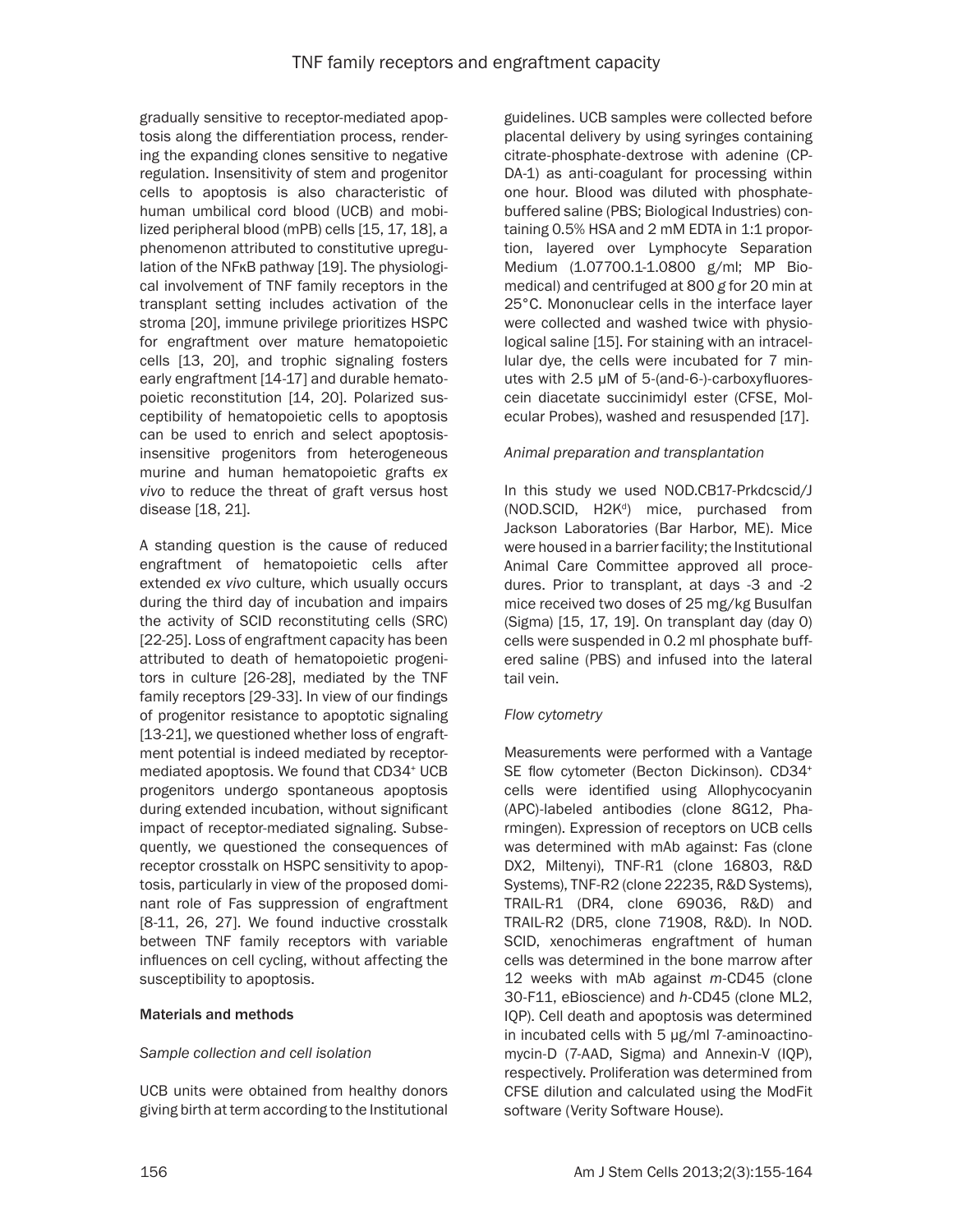

Figure 1. Engraftment and viability of UCB cells after *ex vivo* culture. A: Fresh UCB units were incubated for 48 and 72 hours in medium (n=13) and with 50 ng/ml FasL (n=6), 20 ng/ml TNFα (n=7) and 1.5 μg/ml TRAIL (n=5). Equal numbers of viable cells from the same unit were grafted into NOD.SCID mice conditioned with two doses of 25 μg/g Busulfan, and human chimerism was determined in the bone marrow of xenochimeras after 12 weeks (means  $\pm$ standard deviations). B: Apoptosis and death of CD34+ progenitors after 72 hours of *ex vivo* culture with and without the ligands, as determined from Annexin-V incorporation and 7-AAD uptake respectively (n=11-15).

#### *Apoptotic challenge*

Human MNC UCB cells were incubated (1x10<sup>6</sup>) cells/ml) for 1-3 days in α-MEM culture medium supplemented with StemPro Nutrient Supplement (Stem Cell Technologies, Vancouver, BC), 2 mM L-glutamine (Biological Industries) and 50 µM 2β-mercaptoethanol (2β-ME) (Sigma). Cells were challenged with 50 ng/ml SuperFasL (Axxora), 20 ng/ml TNF-α and 1500 ng/ml TRAIL (PeproTech) [15, 17, 19]. The apoptotic effect of the ligands was validated in human Jurkat cells as positive controls (E6- 1TIB-152, ATCC). Cell death was determined by gating on receptor-positive subsets, to observe their behavior in the context of the bulk UCB population.

#### *Statistical analysis*

Data are presented as means ± standard deviations for each experimental protocol. Results in each experimental group were evaluated for reproducibility by linear regression of duplicate measurements. Differences between the experimental protocols were estimated with a post hoc Scheffe *t*-test and significance was considered at p<0.05.

#### **Results**

*TNF family receptor activation does not affect engraftment after extended ex vivo culture*

We have previously demonstrated that engraftment of UCB progenitors in NOD.SCID mice is

not impaired by cross-linking of Fas and ligation of the TNF and TRAIL receptors for periods of 2 days [15, 17, 19]. To determine the impact of TNF family receptor activation on SRC activity, UCB cells from same units were cultured for 48 and 72 hours with the various ligands (without chemokine supplements). Concentrations of the cognate ligands were determined in preliminary studies to dissociate between apoptosisinsensitive progenitors and apoptosis-sensitive mature cells: 50 ng/ml FasL, 20 ng/ml TNF-α and 1.5 μg/ml TRAIL. Transplantation of equal numbers of live UCB cells from 65 cord units into busulfan-conditioned NOD-SCID mice was evaluated after 12 weeks by human CD45 in the bone marrow of the xenochimeric mice. Summary of these transplant experiments shows significant decline in levels of human chimerism when *ex vivo* incubation in medium was extended from 2 to 3 days (Figure 1A). Exposure to FasL and TNF-α had no significant impact on SRC activity, whereas TRAIL showed a trend of improved levels of human xenochimerism. These data negate involvement of TNF family receptor activation on loss of hematopoietic progenitor engraftment capacity during extended *ex vivo* culture.

Overall death of CD34+ progenitors was <20% after 72 hours of liquid culture, with the major mechanism being apoptosis as determined from Annexin-V incorporation (Figure 1B). Insignificant impact of the death ligands on overall survival demonstrates insensitivity of the progenitors to activation of the TNF family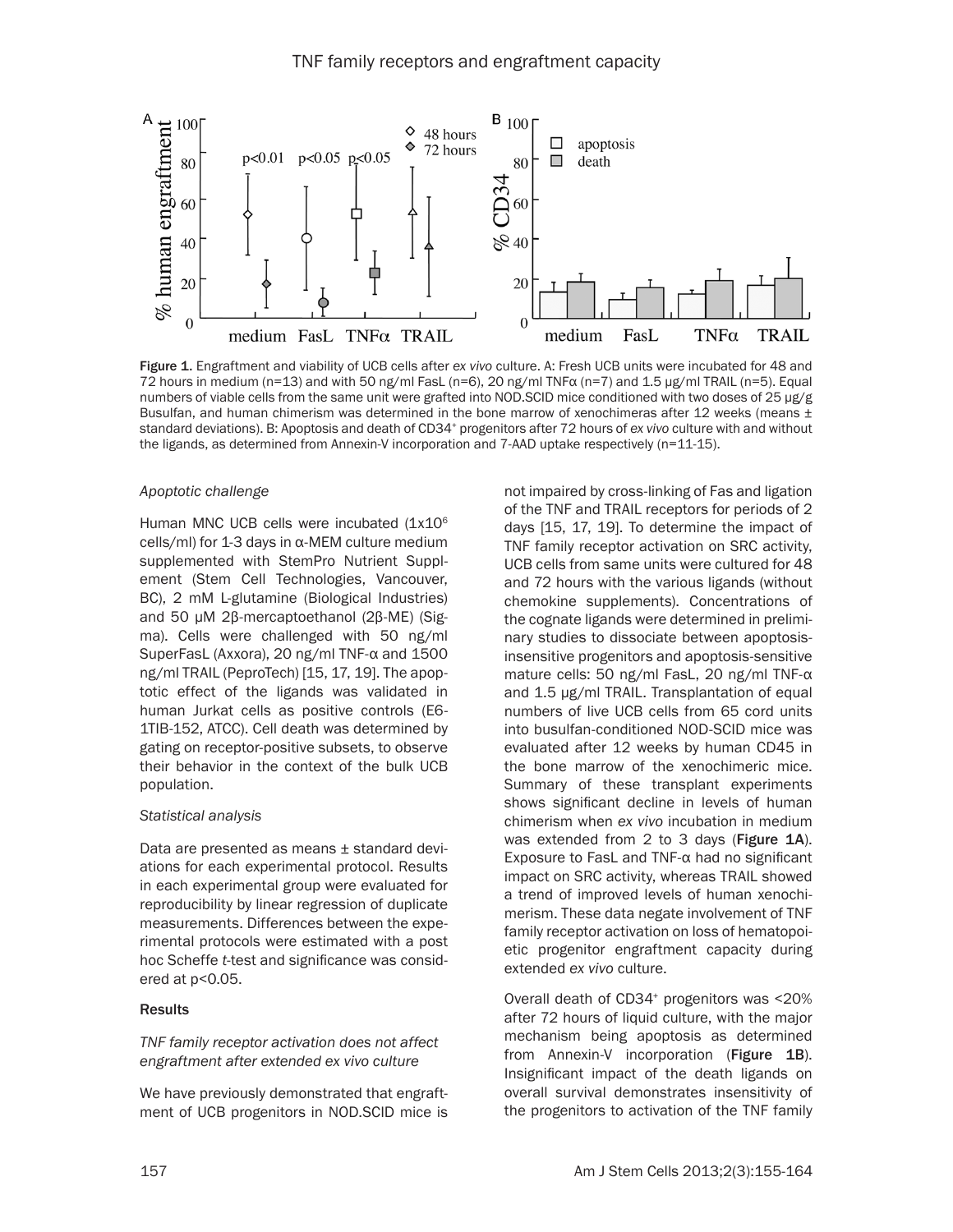

Figure 2. Dynamics of death receptor expression in liquid culture. Mononuclear UCB cells were incubated for 72 hours with 50 ng/ml FasL, 20 ng/ml TNF-α and 1.5 μg/ml TRAIL. Expression of the receptors was determined by gating on CD34<sup>+</sup> progenitors in fresh samples and following incubation. A: Fas (n=29 fresh, n=11 incubated); B: TNF-R1 (n=7 fresh, n=5 incubated) and TNF-R2 (n=12 fresh and n=10 incubated); C: TRAIL-R1 (DR4, n=9) and TRAIL-R2 (DR5, n=8).

receptors. Thus, loss of engraftment capacity is unrelated to excessive death of progenitors.

#### *Inductive crosstalk*

Insensitivity of hematopoietic progenitors to apoptosis has been attributed to low levels of expression of the TNF family receptors, while TNF-induced upregulation of Fas sensitizes to

death [8-11, 26, 27]. To determine the responsiveness to apoptotic signals in culture, expression of the various receptors was determined in gated CD34+ progenitors before and after incubation. The Fas, TNF and TRAIL apoptotic receptors are expressed in ~10% of fresh CD34+ UCB cells, with slightly higher levels of TRAIL-R1 expression (Figure 2). TRAIL was the only ligand that induced expression of both cognate receptors in UCB progenitors (p<0.01, Figure 2C). Cross incubation with the various ligands showed induction of Fas expression by TNF- $\alpha$  in one third of the progenitors (p<0.001, Figure 2A), and induction of TRAIL-R1 by FasL (p<0.001, Figure 2C). Thus, receptor induction during extended culture includes cognate interactions of TRAIL and crosstalk mediated by TNF-α and Fas-ligand.

### *Proliferation rates of receptor-positive progenitors*

Fractional increase in expression of a given receptor upon exposure to cognate and noncognate ligands might be the consequence of expansion of selected subsets within the heterogeneous UCB population. Incubation of UCB cells with the various ligands for 48 hours resulted in insignificant modulation of the proliferation rates [15, 17, 19]. After 72 hours of incubation in medium, significant differences included faster cycling of CD34<sup>+</sup> progenitors expressing TNF-R2 as compared to TNF-R1, which were reversed by exposure to the cognate ligand (p<0.05, Figure 3A). In addition, exposure to FasL increased 2-fold the cycling rates of progenitors expressing TRAIL-R1. The five-fold increase in expression of TRAIL-R1 under the influence of FasL was therefore partially caused by fast proliferation of this subset of cells, in addition to a true inductive effect. Stable proliferation rates of CD34+Fas+ progenitors demonstrate that upregulation of Fas by TNF-α was a consequence of true inductive crosstalk.

### *Relative sensitivity to apoptosis triggered by the death ligands*

In next stage we questioned whether induced receptor expression and modulation of the cycling rates sensitize UCB progenitors to apoptosis. As seen for shorter incubation periods [15, 17, 19], the main cause of progenitor death was spontaneous apoptosis, with little influence of the death ligands on progenitor viability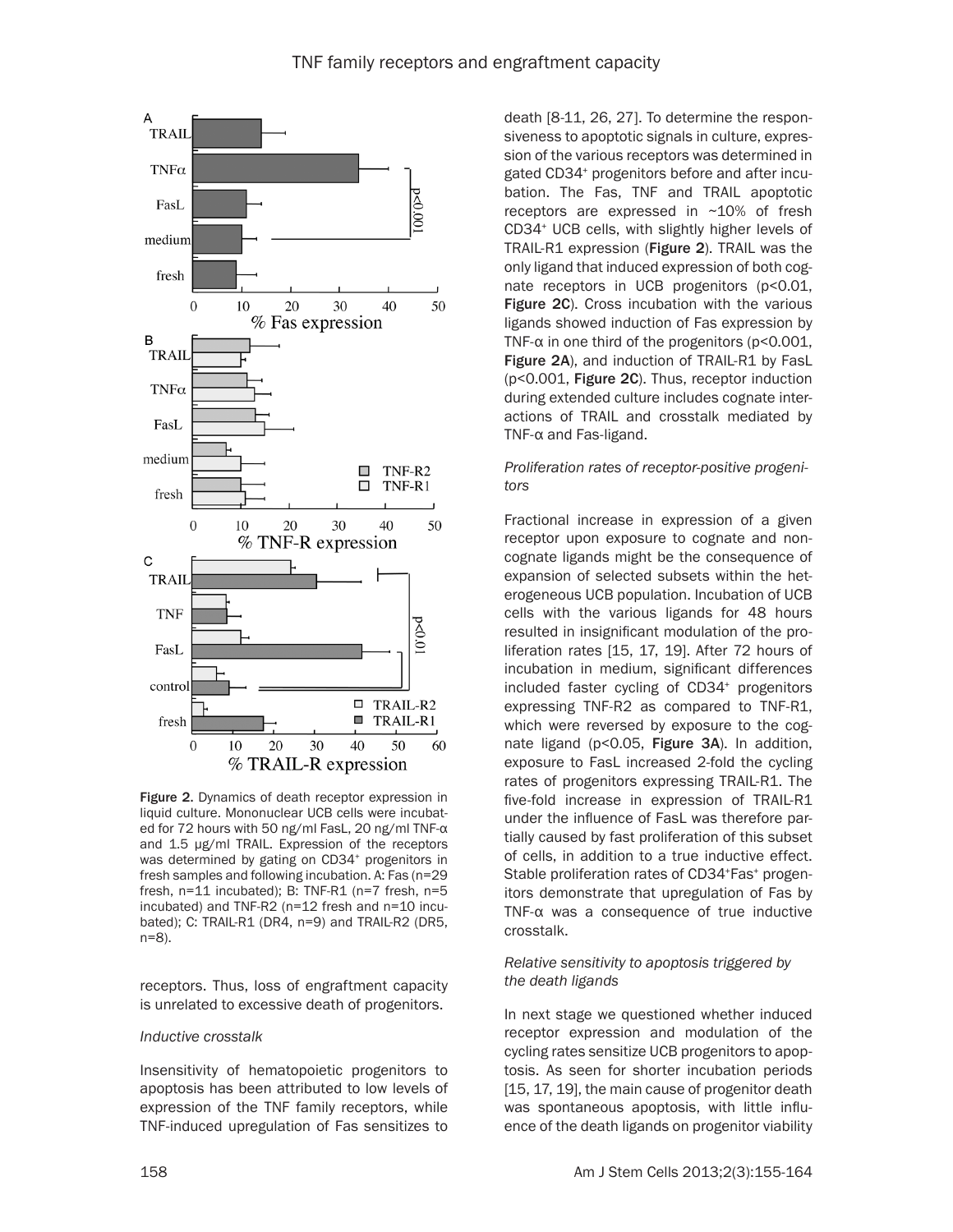

Figure 3. Proliferation and apoptotic death of UCB cells in culture. A: Proliferation rates of CD34<sup>+</sup> progenitors expressing the various receptors within 72 hours of culture, as determined from CFSE dilution (n=4-9). Proliferation rates were quantified with the ModFit software. \*p<0.05. B-D: Apoptosis was determined according to incorporation of Annexin-V in gated CD34+ progenitors following incubation for 72 hours 50 ng/ml FasL, 20 ng/ml TNF-α and 1.5 μg/ml TRAIL (n=4-7 under each culture condition). Data are presented in reference to expression of: B: Fas, C: TNF-R1 and TNF-R2, C: TRAIL-R1 (DR4) and TRAIL-R2 (DR5).

(Figure 3B-D). We found two patterns of attenuation of cell sensitivity to apoptosis under our culture conditions. First, induced TNF-induced Fas expression (p<0.01, Figure 3B) and FasLinduced proliferation of TRAIL-R1<sup>+</sup> cells ( $p$ <0.01, Figure 3D) displayed reduced fractional apoptosis, demonstrating dissociation between levels of expression and sensitivity to receptormediated apoptosis. Second, the inductive effect of TRAIL on progenitors expressing its cognate receptors was accompanied by proportional sensitization to apoptosis in response to receptor activation (Figure 3D).

#### *Co-expression of death receptors*

Inductive crosstalk means that ligand-mediated activation of a cognate receptor induces the expression of another receptor, since there is no cross-activation within the TNF superfamily [1]. To determine which TNF receptor is responsible for upregulation of Fas, double positive cells were gated following incubation for 72 hours. Activation of both TNF receptors had equal contribution to upregulation of Fas in >75% of TNF receptor-positive cells (Figure 4A). Fas cross-linking during the last day of incubation resulted in significant differences in progenitor viability: progenitors co-expressing Fas and TNF-R1 displayed superior survival following incubation with both ligands as compared to co-expression of Fas and TNF-R2 (p<0.01, Figure 4B). The similar differences in survival in CD34+ progenitors devoid of Fas expression indicates that apoptosis was primarily related to the TNF receptors without pro-apoptotic activity of the upregulated Fas.

#### **Discussion**

This study demonstrates that resistance to receptor-mediated apoptosis is a conserved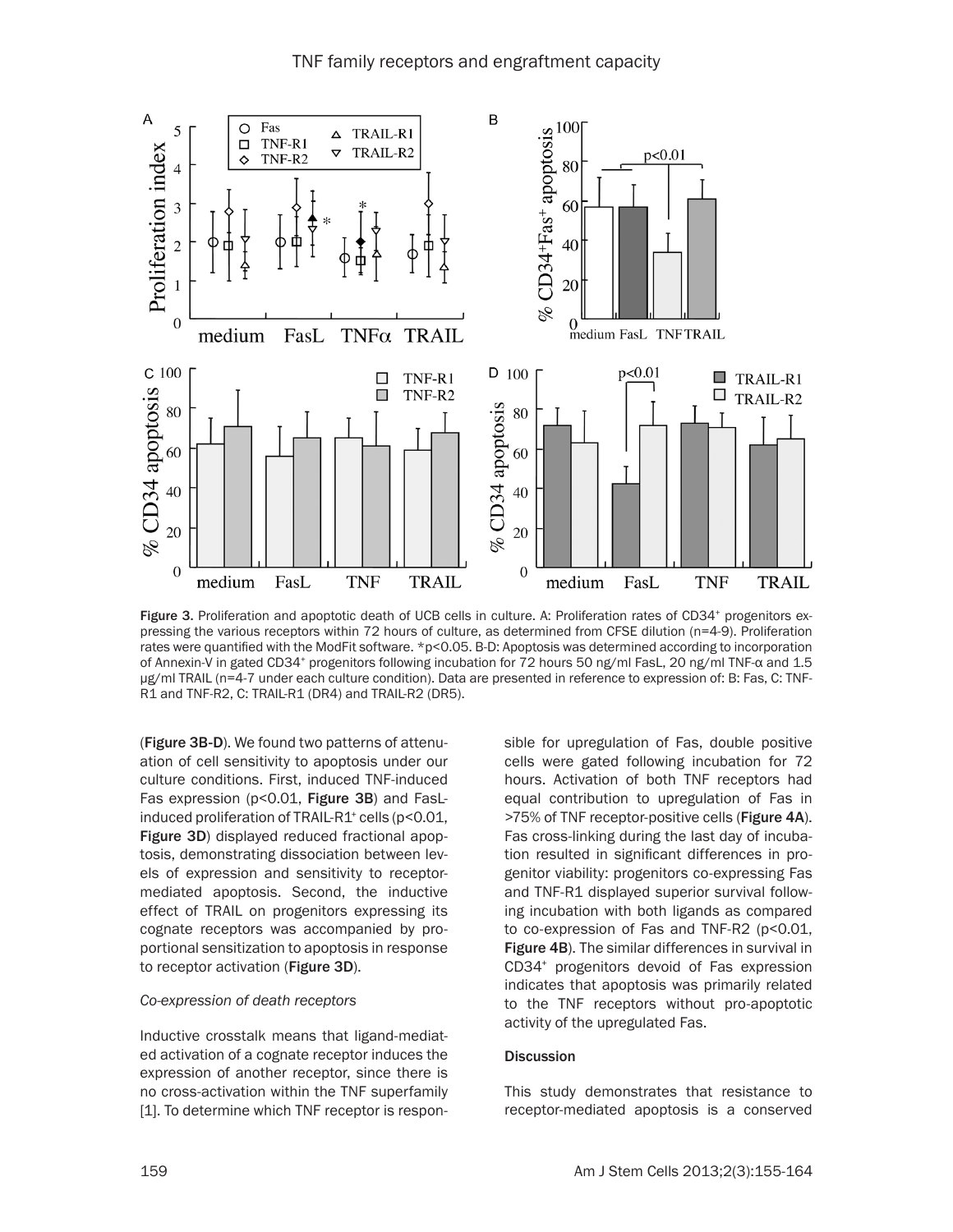

Figure 4. The consequences of inductive cross talk. A: UCB cells were exposed to 20 ng/ml TNF-α for 72 hours and expression of Fas was determined by gating on CD34<sup>+</sup> progenitors in reference to expression of the two TNF receptors (n=7) as compared to incubation in medium (n=9). Expression of the two TNF receptors was determined in CD34+Fas (left panel) and CD34+Fas+ progenitors (right panel). B: Cultures were supplemented with 50 ng/ml FasL during the third day of culture and apoptosis was measured in reference to Fas and TNF receptor expression (n=4-9 under each culture condition).

and consistent characteristic of hematopoietic progenitors, and is not responsible for the decay in progenitor engraftment capacity after extended culture. Similar decrease in progenitor function was observed in the presence and absence of the death ligands, and occurred despite sustained viability by >80% of the progenitors. These findings in culture conditions that simulate graft preparation for transplantation without supporting chemokines differ from prior studies reporting detrimental consequences of TNF receptor activation on progenitor viability and function [8-11, 26, 27, 29-33]. In those studies supporting chemokines and activating cytokines induced cell proliferation and sensitized to receptor-mediated apoptosis *in vitro*. In addition, the presence of dead cells suppresses the clonogenic activities of UCB cells in semisolid cultures [19], and accumulation of apoptotic committed progenitors might have mislead the interpretation of this functional *in vitro* assay. To the extent of confidence in SRC engraftment as a reliable surrogate assay for the activity of human reconstituting cells [34, 35], there is no evidence of detrimental consequences of TNF family receptor ligation.

Crosstalk was identified for the well-known induction of Fas by TNF- $\alpha$  [8-11], which was upregulated in approximately one third of all CD34+ UCB progenitors under our culture conditions (Figure 5). Equal contribution was emphasized by co-expression of Fas in ~75% of progenitors expressing either one of the TNF receptors. Induction of Fas is the result of true crosstalk between the receptors at stable proliferation rates, and does not sensitize to apoptosis or reduce the engraftment capacity. Another mechanism of increased fractional expression is stimulation of proliferation of subsets expressing particular receptors. Faster proliferation of viable cells (2-fold) accounted only partially for expansion of TRAIL-R1+ progenitors mediated by FasL (5-fold), indicating that this receptor was also upregulated through inductive crosstalk. Notably, all mononuclear UCB cells expressing TRAIL-R1 are slow cycling and activation of this receptor transduces trophic signals [15].

The expanded subsets of Fas<sup>+</sup> and TRAIL-R1<sup>+</sup> progenitors induced by TNF-α and FasL respectively, were characterized by reduced fractional death. Spontaneous death of stable absolute numbers of progenitors appeared as reduced fractional apoptosis due to increased levels of expression of the receptors in viable cells, mediated either by inductive crosstalk or fast cycling. These findings are consistent with inherent resistance to apoptosis regulated at the transcriptional level [19], opposing the contention that progenitor insensitivity to apoptosis is a consequence of the low levels of expression of death receptors [8-11]. Notably, the TNF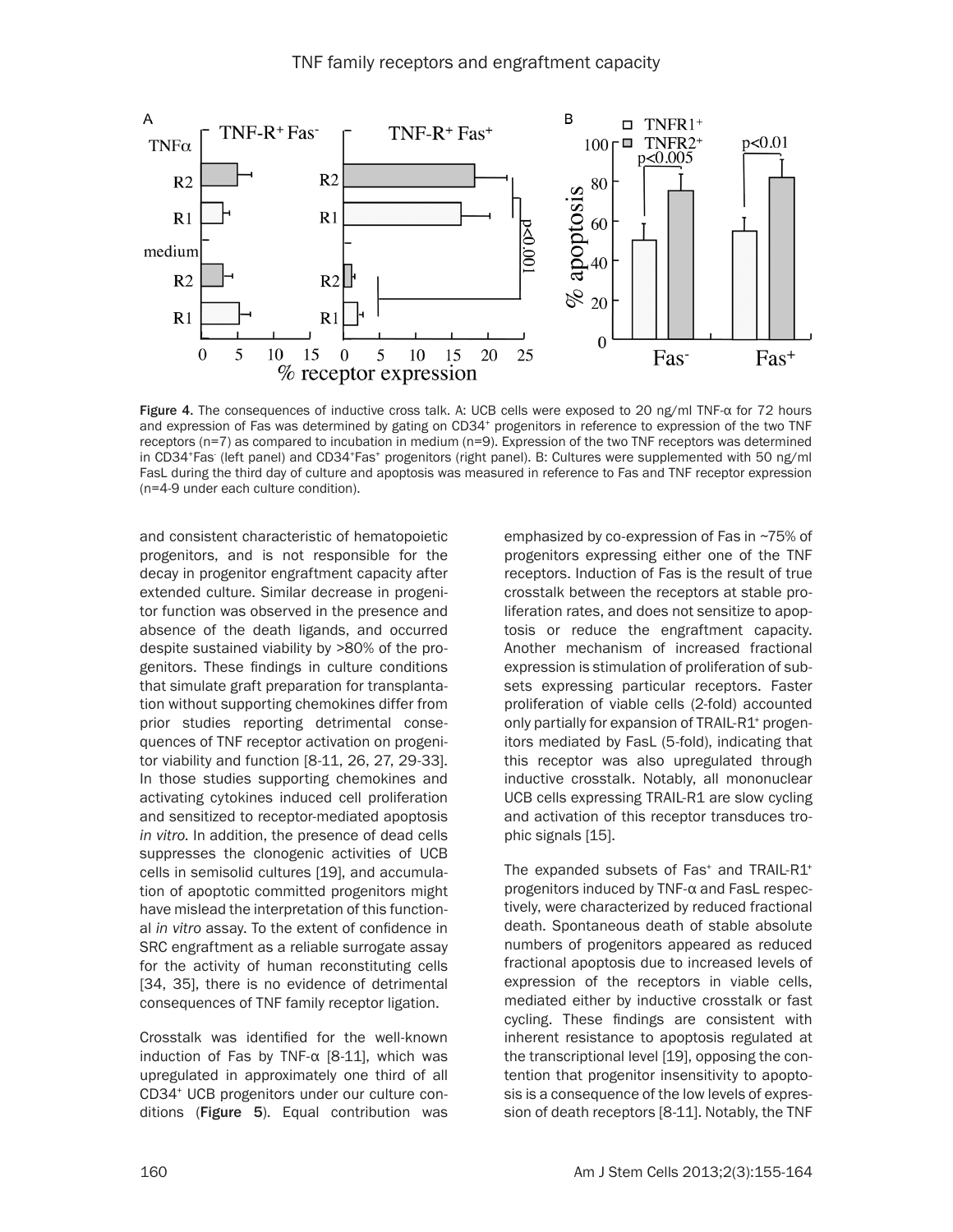

Figure 5. Diagrammatic presentation of the impact of crosstalk on receptor expression, proliferation and sensitivity to apoptosis of hematopoietic progenitors.

family receptors were found in significantly higher fractions of CD34<sup>+</sup> progenitors susceptible to spontaneous apoptosis (~60%) as compared to the entire CD34<sup>+</sup> progenitor pool (<20%).

The Fas receptor is considered as a common executioner of apoptosis in immunohematopoietic cells, with a particular characteristic requirement of receptor cross-linking mediated only by membrane-bound isoforms of the ligand [12]. In contrast to prior reports showing detrimental consequences of Fas-mediated apoptosis under conditions of TNF receptor activation [8-11, 26, 27, 29-33], we found that the TNF receptors are dominant factors in UCB progenitors co-expressing both receptors. Irrespective of co-expression of Fas, TNF-R2 was associated with increased susceptibility to apoptosis and TNF-R1 was associated with superior survival (Figure 5). This observation is consistent with transduction of trophic signals by TNF-R1 that enhances recruitment of progenitors to engage in clonogenic activity in semisolid culture [17]. Although there was no detectable role of TNF-R2 in murine and human progenitors during 48 hours of culture [14, 17], our current data reveal activity of this receptor under extreme conditions of stress. CD34+ progenitors expressing TNF-R2 cycled faster than progenitors expressing TNF-R1 under unstimulated conditions, and displayed similar levels of spontaneous apoptosis. Activation of TNF-R2 by the cognate ligand slowed proliferation of viable UCB progenitors by 50% and joint exposure to FasL and TNF-α increased fractional apoptosis by 50% as compared to progenitors expressing TNF-R1. Both TNF receptors reduce the size of colonies by negative regulation of expanding clones, though their impact is modest relative to Fas cross-linking [17]. Functional involvement of TNF-R2 in hematopoietic progenitor function explains the impaired durable hematopoietic reconstitution of murine bone marrow cells deficient in this receptor [14].

The different consequences of activation of the two TNF receptors can be explained on the basis of the signaling pathways: TNF-R1 recruits complexes composed of TRADD, FADD, RIP-1 and TRAF2, whereas only the latter transduces TNF-R2 signals [36-39]. Despite absence of the complex assembly terminal, TNF-R2 is capable of inducing apoptosis [40, 41] with dual synergistic and antagonistic effects to TNF-R1 activity [42]. The intracellular signaling pathways of these two receptors cooperate [43] and suppress each other under different experimental conditions [44, 45]. It is possible that the dominant activity of TNF-R1 seen in culture originates from activation of this receptor by soluble TNF- $\alpha$  [46], while TNF-R2 is predominantly activated by the membrane-bound ligand [47].

In variance, Fas and TRAIL receptors share a common mechanism of signal transduction through FADD complexing and direct activation of the proteolytic caspase cascade [48-51]. Improved viability following activation of TNF-R1 in Fas<sup>+</sup> UCB progenitors suggests a competitive mode of intracellular signaling: TRADDmediated aggregation of FADD might reduce the capacity of Fas to initiate the extrinsic apoptotic caspase cascade. In view of high fractional apoptosis upon TNF-R2 activation in both Fas<sup>+</sup> and Fas<sup>-</sup> subsets of UCB progenitors,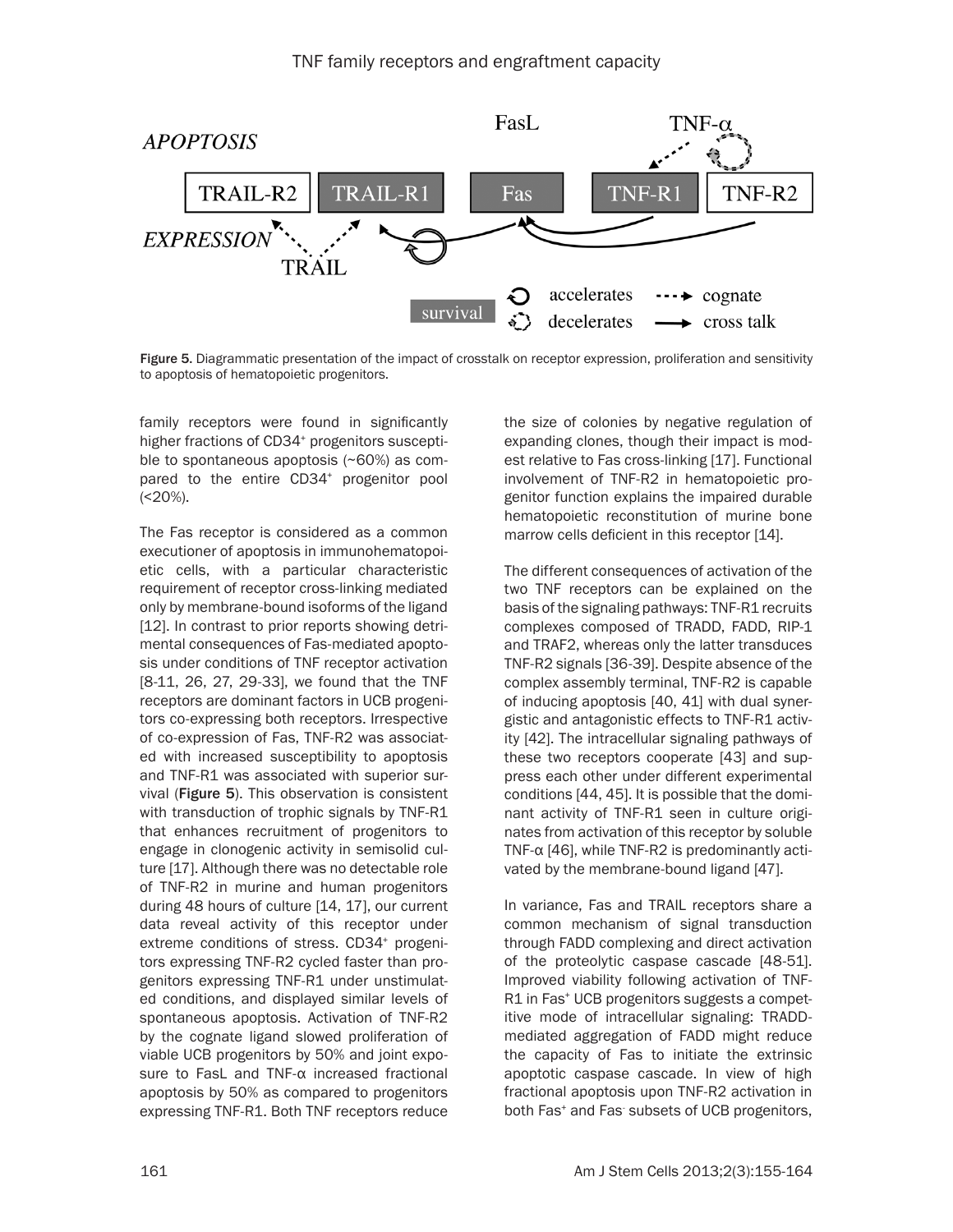it is clear that activation of the NFκB pathway by TRAF2 is not the mechanism that dissociates between death and survival. Involvement of caspase-8 in dual apoptotic and trophic signaling [14, 17] suggests further downstream modulation of the pathway activated by TNF-R1 [52-54]. It is possible that Fas-mediated upregulation of TRAIL-R1 is a consequence of common FADD signaling, similar to the inductive effect of TRAIL on its cognate receptors. If this possibility is true, it remains unclear why Fas signaling is not inductive to TRAIL-R2 and selectively reverses the slow cycling of TRAIL-R1<sup>+</sup> progenitors.

In summary, *ex vivo* culture exceeding 48 hours is unfavorable to engraftment and reconstituting capacity of UCB progenitors. New insights into the activity of TNF superfamily receptors in hematopoietic progenitors include: a) engraftment deficit is mediated primarily by dysfunction rather than progenitor death; b) UCBderived hematopoietic progenitors succumb to spontaneous apoptosis in liquid culture *ex vivo* without significant involvement of receptormediated apoptotic pathways; c) TNF receptors are dominant in determination of survival of progenitors after TNF-induced upregulation of Fas; d) FasL induces expression of TRAIL-R1. Inductive crosstalk between the receptors is likely to play a role in their coordinated upregulation in bone marrow-homed murine and human progenitors [13-15, 55], with ubiquitous expression in most primitive hematopoietic precursors [13, 15, 20] and failure of durable reconstitution by receptor-deficient cells [16, 17, 20].

## Disclosure of conflict of interest

None.

Address correspondence to: Dr. Nadir Askenasy, Frankel Laboratory, Center for Stem Cell Research, Department of Pediatric Hematology-Oncology, Schneider Children's Medical Center of Israel, 14 Kaplan Street, Petach Tikva, Israel 49202. Tel: 972- 3921-3954; Fax: 972-3921-4156; E-mail: [ana](mailto:anadir@012.net.il)[dir@012.net.il](mailto:anadir@012.net.il)

## References

[1] Aggarwal BB. Signalling pathways of the TNF superfamily: a double-edged sword. Nat Rev Immunol 2003; 3: 745-756.

- [2] Locksley RM, Killeen N and Lenardo MJ. The TNF and TNF receptor superfamilies: integrating mammalian biology. Cell 2001; 104: 487- 501.
- [3] Bhardwaj A and Aggarwal BB. Receptor-mediated choreography of life and death. J Clin Immunol 2003; 23: 317-332.
- [4] Gaur U and Aggarwal BB. Regulation of proliferation, survival and apoptosis by members of the TNF superfamily. Biochem Pharmacol 2003; 66: 1403-1408.
- [5] Aggarwal BB, Gupta SC and Kim JH. Historical perspectives on tumor necrosis factor and its superfamily: 25 years later, a golden journey. Blood 2012; 119: 651-665.
- [6] Krammer PH, Arnold R and Lavrik IN. Life and death in peripheral T cells. Nat Rev Immunol 2007; 7: 532-542.
- [7] Strasser A, Jost PJ and Nagata S. The many roles of FAS receptor signaling in the immune system. Immunity 2009; 30: 180-192.
- [8] Maciejewski J, Selleri C, Anderson S and Young NS. Fas antigen expression on CD34+ human marrow cells is induced by interferon gamma and tumor necrosis factor alpha and potentiates cytokine-mediated hematopoietic suppression in vitro. Blood 1995; 85: 3183-3190.
- [9] Nagafuji K, Shibuya T, Harada M, Mizuno S, Takenaka K, Miyamoto T, Okamura T, Gondo H and Niho Y. Functional expression of Fas antigen (CD95) on hematopoietic progenitor cells. Blood 1995; 86: 883-889.
- [10] Takenaka K, Nagafuji K, Harada M, Mizuno S, Miyamoto T, Makino S, Gondo H, Okamura T and Niho Y. In vitro expansion of hematopoietic progenitor cells induces functional expression of Fas antigen (CD95). Blood 1996; 88: 2871- 2877.
- [11] Sato T, Selleri C, Anderson S, Young NS and Maciejewski JP. Expression and modulation of cellular receptors for interferon-gamma, tumour necrosis factor, and Fas on human bone marrow CD34+ cells. Br J Haematol 1997; 97: 356-365.
- [12] Askenasy N, Yolcu ES, Yaniv I and Shirwan H. Fas-ligand as a double-edged immunomodulator to induce transplantation tolerance. Blood 2005; 105: 1396-1404.
- [13] Pearl-Yafe M, Yolcu ES, Stein J, Kaplan O, Shirwan H, Yaniv I and Askenasy N. Expression of Fas and Fas-ligand in donor hematopoietic stem and progenitor cells is dissociated from the sensitivity to apoptosis. Exp Hematol 2007; 35: 1601-1612.
- [14] Pearl-Yafe M, Mizrahi K, Stein J, Yolcu ES, Kaplan O, Shirwan H, Yaniv I and Askenasy N. Tumor necrosis factor receptors support murine hematopoietic progenitor function in the early stages of engraftment. Stem Cells 2010; 28: 1270-1280.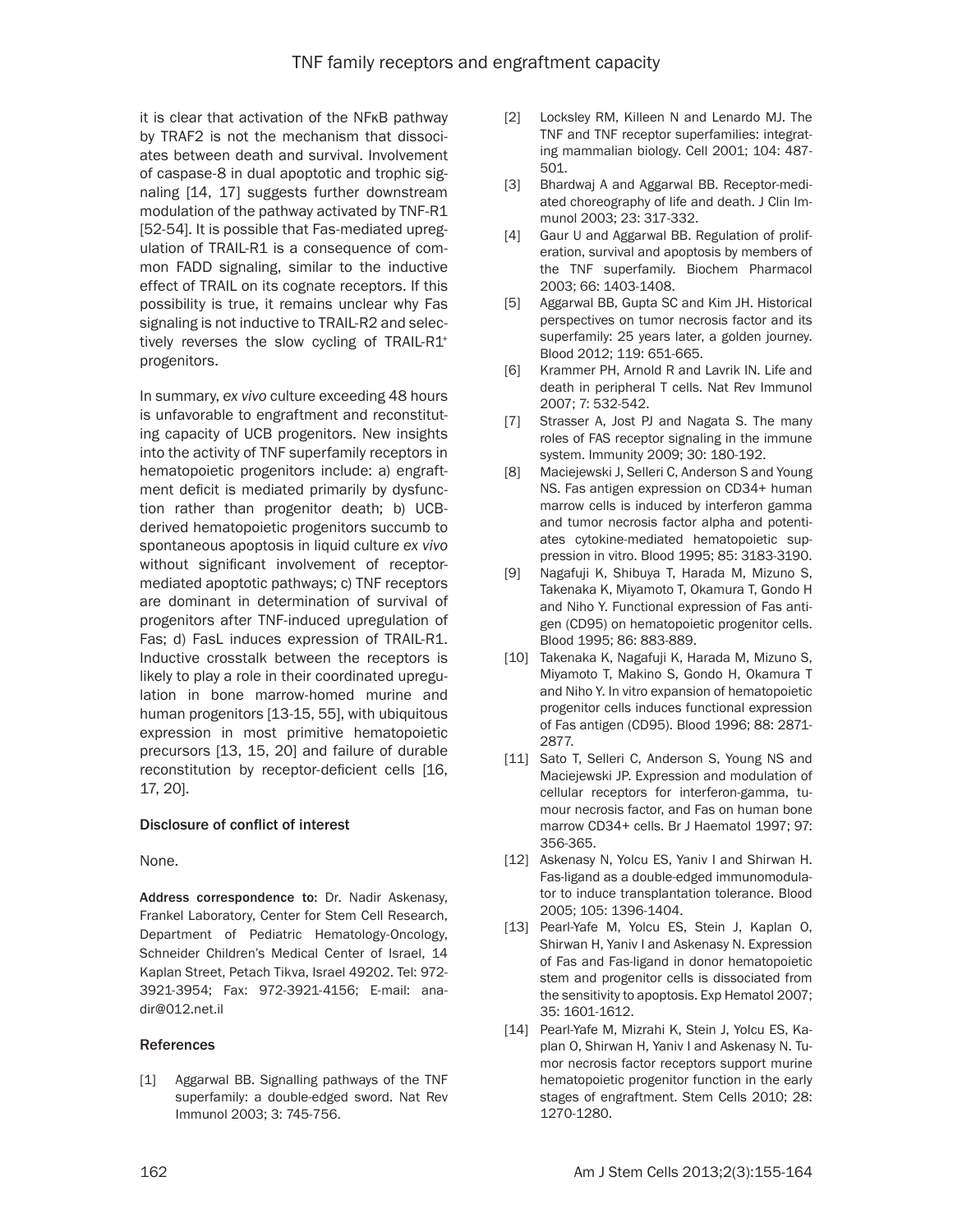- [15] Mizrahi K, Stein J, Pearl-Yafe M, Kaplan O, Yaniv I and Askenasy N. Regulatory functions of TRAIL in hematopoietic progenitors: human umbilical cord blood and murine bone marrow transplantation. Leukemia 2010; 24: 1325- 1334.
- [16] Pearl-Yafe M, Stein J, Yolcu ES, Farkas DL, Shirwan H, Yaniv I and Askenasy N. Fas transduces dual apoptotic and trophic signals in hematopoietic progenitors. Stem Cells 2007; 25: 3194-3203.
- [17] Mizrahi K, Stein J, Yaniv I, Kaplan O and Askenasy N. TNF-α has tropic rather than apoptotic activity in human hematopoietic progenitors: involvement of TNF receptor-1 and caspase-8. Stem Cells 2013; 31: 156-166.
- [18] Mizrahi K, Yolcu ES, Askenasy EM, Stein J, Yaniv I and Askenasy N. Apoptotic signaling through Fas and TNF receptor-1 ameliorates GvHD in mobilized peripheral blood grafts. Bone Marrow Transplant 2013; [Epub ahead of print].
- [19] Mizrahi K, Stein J, Kaplan O, Yaniv I, Zipori D and Askenasy N. Resistance of hematopoietic progenitors to Fas-mediated apoptosis is actively sustained by NFkB with a characteristic transcriptional signature. Stem Cell Dev 2013; [Epub ahead of print].
- [20] Pearl-Yafe M, Yolcu ES, Stein J, Kaplan O, Yaniv I, Shirwan H and Askenasy N. Fas ligand enhances hematopoietic cell engraftment through abrogation of alloimmune responses and nonimmunogenic interactions. Stem Cells 2007; 25: 1448-1455.
- [21] Askenasy N, Mizrahi K, Ash S, Askenasy EM, Yaniv I and Stein J. Depletion of naïve lymphocytes with fas ligand ex vivo prevents graft-versus-host disease without impairing T cell support of engraftment or graft-versus-tumor activity. Biol Blood Marrow Transplant 2013; 19: 185-195.
- [22] Gothot A, van der Loo JCM and Srour EF. Cell cycle–related changes in repopulating capacity of human mobilized peripheral blood CD34 cells in non-obese diabetic/severe combined immunedeficient mice. Blood 1998; 92: 2641- 2649.
- [23] Guenechea G, Segovia JC, Albella B, Lamana M, Ramírez M, Regidor C, Fernández MN and Bueren JA. Delayed engraftment of nonobese diabetic severe combined immunodeficient mice transplanted with ex vivo–expanded human CD34 cord blood cells. Blood 1999; 93: 1097-1105.
- [24] Glimm H, Oh IH and Eaves CJ. Human hematopoietic stem cells stimulated to proliferate in vitro lose engraftment potential during their S/G(2)/M transit and do not reenter G(0). Blood 2000; 96: 4185-4193.
- [25] Jetmore A, Plett PA, Tong X, Wolber FM, Breese R, Abonour R, Orschell-Traycoff CM and Srour EF. Homing efficiency, cell cycle kinetics, and survival of quiescent and cycling human CD34 cells transplanted into conditioned NOD/SCID recipients. Blood 2002; 99: 1585-1593.
- [26] Bryder D, Ramsfjell V, Dybedal I, Theilgaard-Mönch K, Högerkorp CM, Adolfsson J, Borge OJ and Jacobsen SE. Self-renewal of multipotent long-term repopulating hematopoietic stem cells is negatively regulated by Fas and tumor necrosis factor receptor activation. J Exp Med 2001; 194: 941-952.
- [27] Young JC, Lin K, Travis M, Hansteen G, Abitorabi A, Sirenko O, Murray L and Hill B. Investigation into an engraftment defect induced by culturing primitive hematopoietic cells with cytokines. Cytotherapy 2001; 3: 307-320.
- [28] Ratajczak J, Kucia M, Reca R, Zhang J, Machalinski B and Ratajczak MZ. Quiescent CD34+ early erythroid progenitors are resistant to several erythropoietic 'inhibitory' cytokines; role of FLIP. Br J Haematol 2003; 123: 160-169.
- [29] Jacobsen FW, Rothe M, Rusten L, Goeddel DV, Smeland EB, Veiby OP, Slørdal L and Jacobsen SE. Role of the 75-kDa tumor necrosis factor receptor: inhibition of early hematopoiesis. Proc Natl Acad Sci U S A 1994; 91: 10695- 10699.
- [30] Selleri C, Sato T, Anderson S, Young NS and Maciejewski JP. Interferon-gamma and tumor necrosis factor-alpha suppress both early and late stages of hematopoiesis and induce programmed cell death. J Cell Physiol 1995; 165: 538-546.
- [31] Zhang Y, Harada A, Bluethmann H, Wang JB, Nakao S, Mukaida N and Matsushima K. Tumor necrosis factor (TNF) is a physiologic regulator of hematopoietic progenitor cells: increase of early hematopoietic progenitor cells in TNF receptor p55-deficient mice in vivo and potent inhibition of progenitor cell proliferation by TNF alpha in vitro. Blood 1995; 86: 2930- 2937.
- [32] Dybedal I, Bryder D, Fossum A, Rusten LS and Jacobsen SE. Tumor necrosis factor (TNF)-mediated activation of the p55 TNF receptor negatively regulates maintenance of cycling reconstituting human hematopoietic stem cells. Blood 2001; 98: 1782-1791.
- [33] Dybedal I, Yang L, Bryder D, Aastrand-Grundstrom I, Leandersson K and Jacobsen SE. Human reconstituting hematopoietic stem cells up-regulate Fas expression upon active cell cycling but remain resistant to Fas-induced suppression. Blood 2003; 102: 118-126.
- [34] Eaves C, Glimm H, Eisterer W, Audet J, Maguer-Satta V and Piret J. Characterization of human hematopoietic cells with short-lived in vivo re-